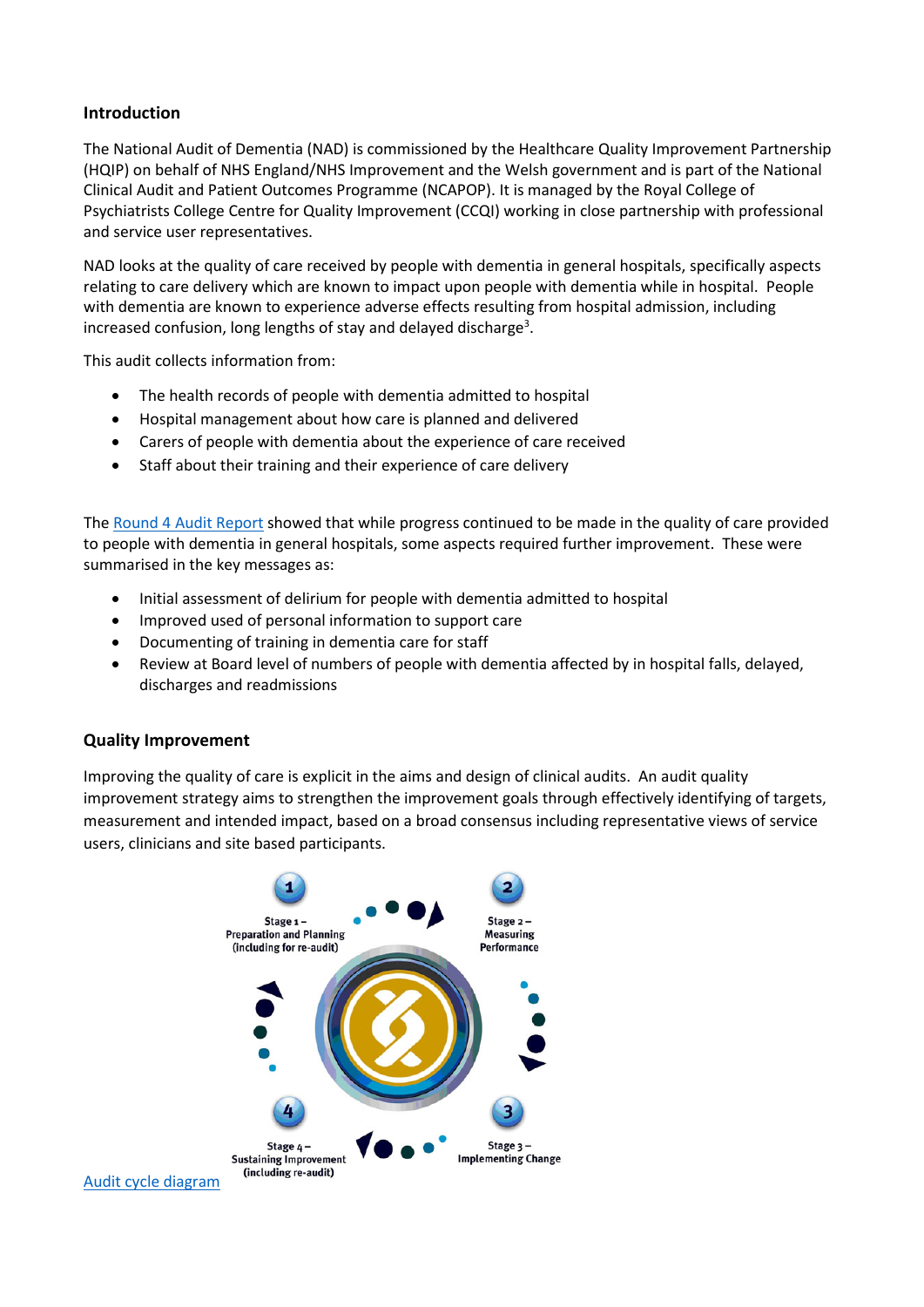# **Standards in the National Audit of Dementia**

NAD standards have been derived from national and professional guidance, including NICE Quality Standards and guidance, the Dementia Friendly Hospitals charter, and reports from Alzheimer's Society, Age UK and Royal Colleges. A full list of these standards and associated references can be found in the 'Round 4 resources' section on the NA[D website.](https://www.rcpsych.ac.uk/improving-care/ccqi/national-clinical-audits/national-audit-of-dementia/audit-round-4) The full set of NAD standards is also informed by a secondary literature review identifying patient/ carer priorities, undertaken at outset.

Audit results are presented together and grouped into themes:

- Carer rating of overall rating of patient care
- Comprehensive assessment
- Information and communication
- Staffing and training
- Nutrition
- Discharge
- Governance

In terms of goals, the audit aims

- to improve performance at a national and local level against the criteria measured within these themes (see appended Impact summary for examples).
- to improve ratings of the experience of care
- to benchmark patient length of stay, aiming to reduce the additional time that dementia typically adds to a hospital admission

# **Audit and support for improvement of dementia care in hospitals**

#### Reporting

The audit provides national and local reports and datasets to all participating organisations and generally via the website. These contain themed chapters on audit results (see above) summary scores derived from the themes, and a detailed breakdown of information benchmarking site performance against the national dataset and the previous round of audit.

The audit also produces an accessible version, and separate summary reports are produced for regions and commissioners.

Sharing of local reports within organisations is supported by action planning templates and slide sets with key results.

#### Clinical outcomes publication (COP)

This programme brings together quality measures from a range of audits and helps support their inclusion via accessible platforms such as NHS Choices. Audit data submitted for COP is shown on the My NHS website (England only)

#### Additional and voluntary modules

#### *Spotlight audit*

Spotlight audits are designed to collect additional or more detailed information about an aspect of healthcare covered by or related to the main audit topic. Spotlight modules for NAD have been: assessment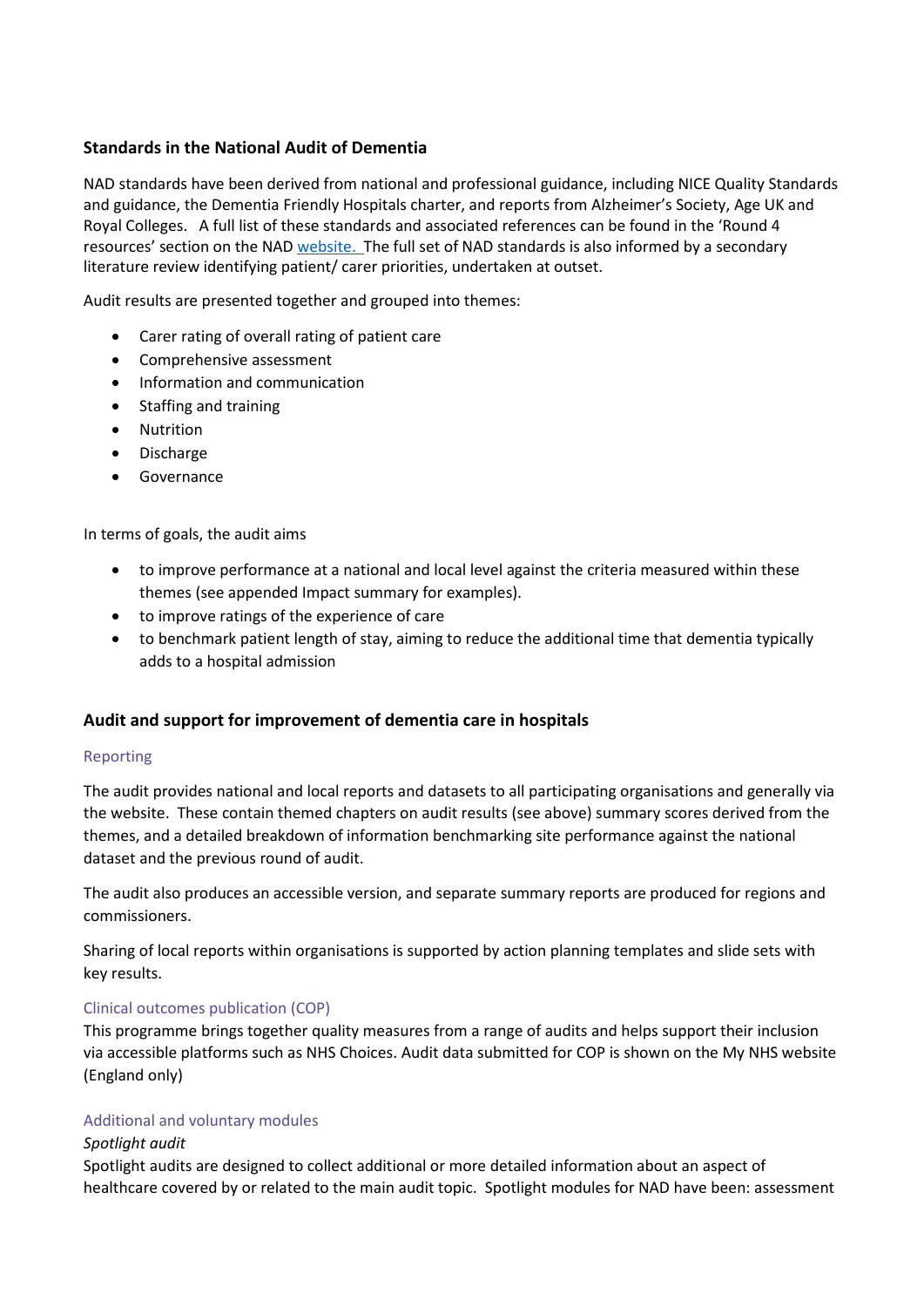of delirium in patients with dementia (reported 2018) and psychotropic medication prescription (currently underway).

# *Optional casenote audit*

Between cycles of audit, the casenote audit tool is made available to allow hospitals who wish to create an interim record of performance to submit further cases.

# Quality improvement workshops

Quality improvement workshops will take place around England and Wales in September and October 2019. Workshops will help audit leads to devise practical applications to address shortfalls identified by the audit. They are designed as a support for local teams to share and discuss their findings, and an intevention to help them to diagnose obstacles to quality imporovmetn, create pans to approach and solve problems, and evaluate their actions.

# Action planning

Participating sites receive action planning templates and are asked to submit action plans based on their local results. Newsletter style bulletins include case studies derived from action plans sharing local work and progress.

#### Communications and feedback

Each participating sites identifies audit leads, who receive communications from the NAD project team. This includes guidance on data submission, resources required for data collection (time/ staffing) and updates. Audit leads discuss with their local teams and allocate task. They are asked to provide feedback to the Project Team about the process of data collection and about reports.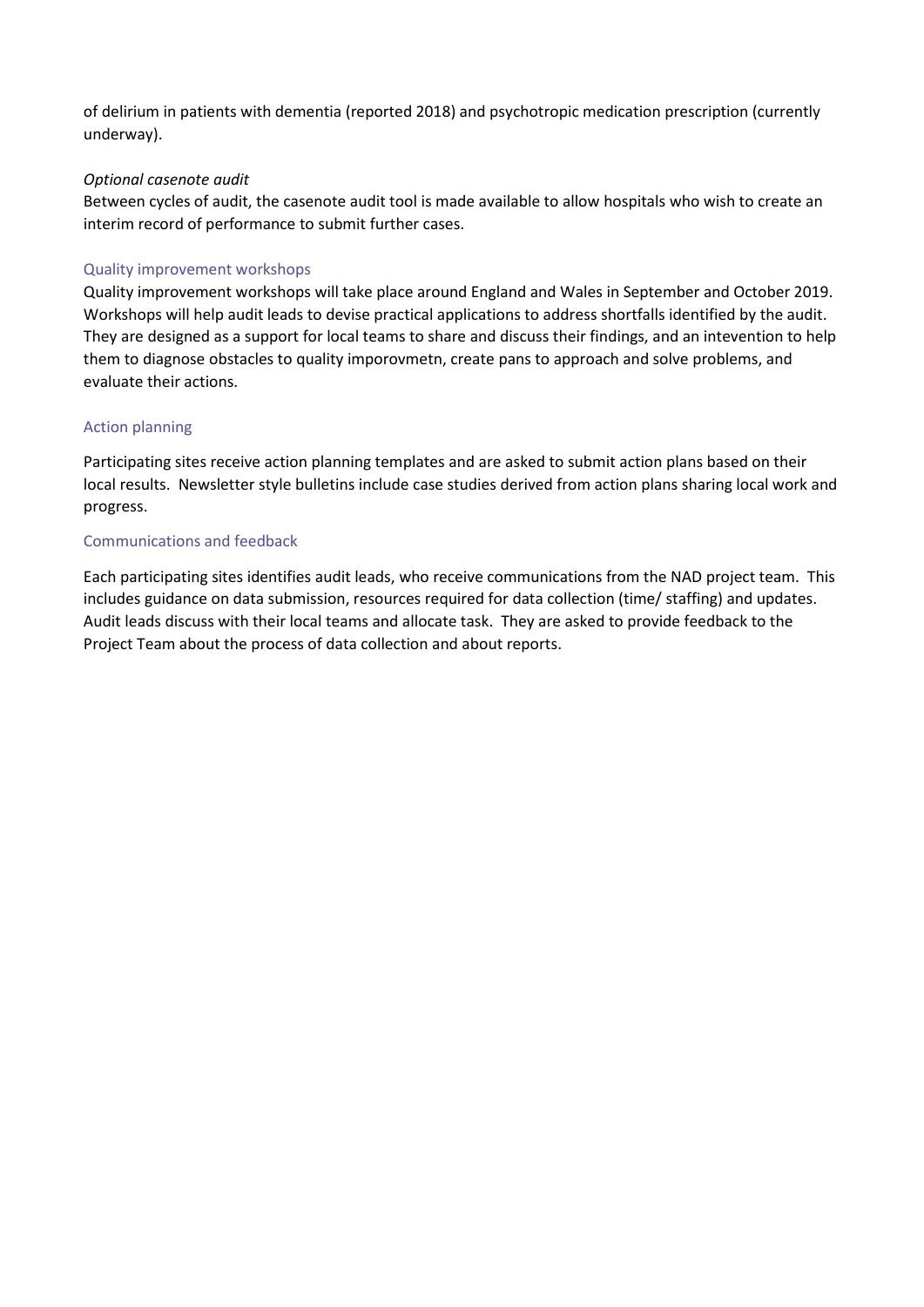

{{{Month2017}}}